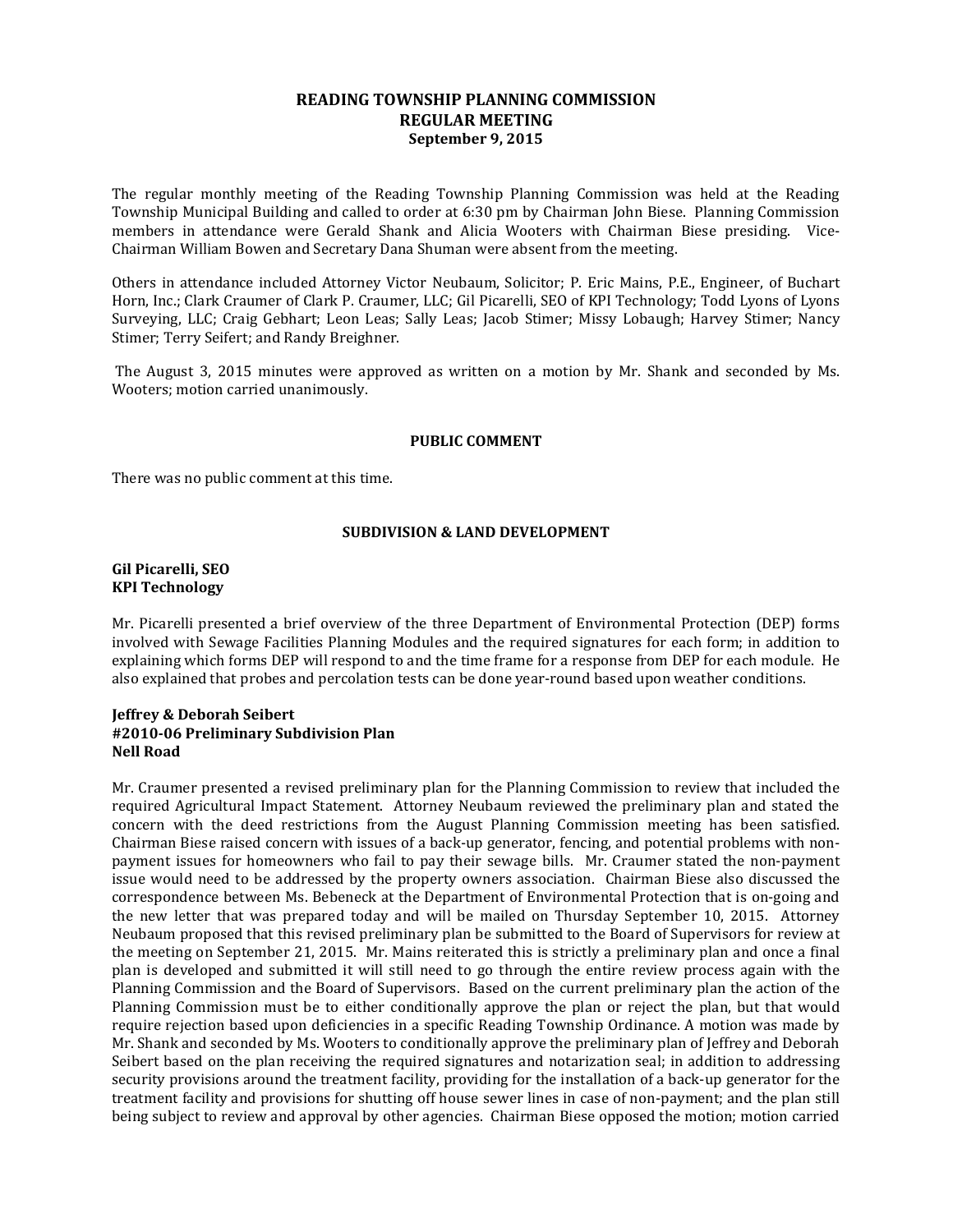for the preliminary plan to proceed to the Board of Supervisors for review. Mr. Craumer will submit additional copies of the revised preliminary plan to the Board of Supervisors.

# **Lisa Calhoun #2015-06 Final Subdivision Plan 755 Church Road**

Mr. Craumer presented a revised final plan to the Planning Commission addressing the concerns in the comment review letters from Mr. Mains and the Adams County Office of Planning and Development. Mr. Mains reviewed the final plan during the meeting and went through the comment review letters. Based on this review of the final plan, the following items must be addressed:

- 1. §27-403.D(5) This provision permits add-on lots provided "Prior to approval the parties must submit an agreement signed by the owner and any persons holding liens on the adjacent tract pursuant to which the owner of the adjacent tract would agree to merge the add-on lot with the adjacent tract and the lien holders would accept the add-on lot as collateral security for their lien and agree that they would not execute on the adjacent tract without also executing on the add-on lot. Mr. Craumer will research to determine if there are any liens on the property and submit his findings prior to final approval.
- 2. §22-306.A(27) All appropriate signatures, seals and certifications should be provided on the final plan.
- 3. §22-308.D A Merger or Lot Consolidation Agreement will be required for all lots where lands are proposed to be added. The Township will supply a sample copy to Mr. Craumer to execute the document and submit back to the Township office with signatures and notarization seal.
- 4. §22-306.B(10) Requires a sewage facilities planning module. A non-building waiver may need to be processed along with this plan to recognize the fact that new lots are being created but without any new construction or sewage flow.

A motion was made by Mr. Shank and seconded by Ms. Wooters to conditionally approve the final subdivision plan of Lisa Calhoun with the condition the four points listed above are resolved, and has recommended the final plan proceed to the Board of Supervisors for review. The motion carried unanimously. Attorney Neubaum informed the proposed buyers of this property that all approvals and the recording at the Adams County Courthouse will be required before the sale of the property can be finalized and suggested they put those terms in the contract.

## **Harvey Stimer #2015-04 Final Subdivision Plan 3490 Hunterstown-Hampton Road**

The Planning Commission reviewed the final subdivision plan. Chairman Biese requested clarification on the adjacent property zoning and it was verified the property in question is zoned R-2 Low Density. The revised final plan was previously reviewed on August 31, 2015 by Mr. Mains and a final comment review letter was issued. Based on this review of the final plan, the following items must be addressed:

- 1. §22-306.B(10) Requires a sewage facilities planning module. This plan was submitted to the Department of Environmental Protection on August 18, 2015 and currently awaiting a response.
- 2. §27-404.G Requires an Agricultural Impact Statement be included on the final plan.
- 3. §22-306.A(27) All appropriate signatures, seals and certifications should be provided on the final plan.

A motion was made by Mr. Shank and seconded by Ms. Wooters to conditionally approve the final subdivision plan of Harvey Stimer with the condition the three points listed above are resolved, and has recommended the final plan proceed to the Board of Supervisors for review. The motion carried unanimously. Mr. Wilt, administrative assistant, met with Mr. Stimer and indicated the revised final plan with the items listed above must be received in the Township office on or before September 18, 2015.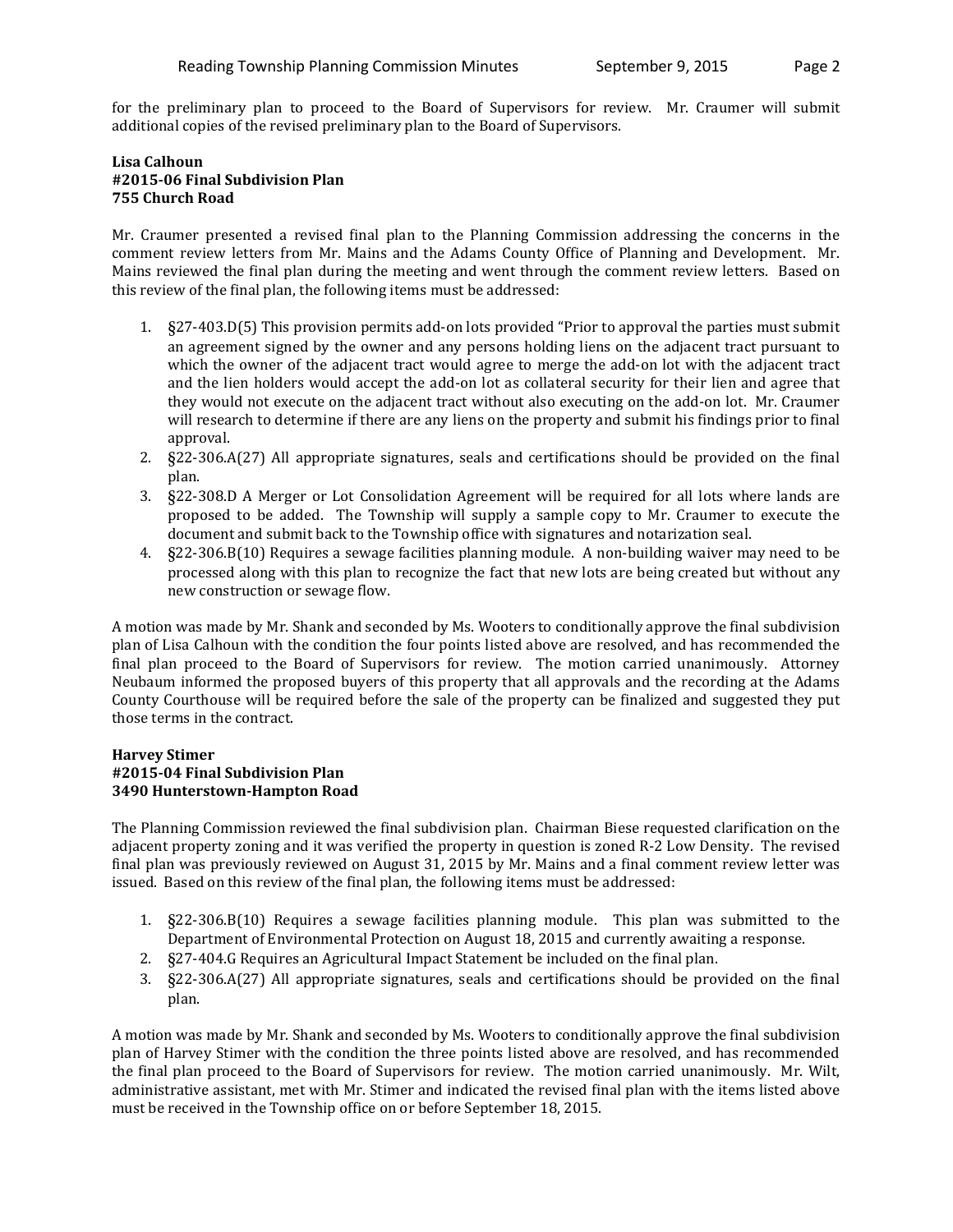# **Teresa Seifert % Stoney Point Town Homes #2015-05 Final Subdivision Plan Hampton Drive**

A question was raised concerning notification and signatures of the proposed owners when the condominium associate is dissolved. Ms. Seifert stated this has already been addressed and signatures of notification have been received. Mr. Lyons asked what other issues need to be resolved for the final subdivision plan to move forward to the Board of Supervisors based on the comment review letters from Mr. Mains and the Adams County Office of Planning and Development. Mr. Mains reviewed the final plan during the meeting and went through the comment review letters. Based on this review of the final plan, the following comments were made:

The Zoning Hearing Board met on June 30, 2015 and has granted relief for the following special exceptions:

§27-703.B(2) – 2' Unit Stagger §27-703.B(3) – Unit width from 25' to 20'  $\S 27-704.B(1) \& (2)$  – Density and TDR Requirements

Based on this special exception approval, and review of the final plan, the following items must be addressed:

- 1. The name on the final plan must be spelled correctly.
- 2. The individual deeds must specify all easements.
- 3. The final plan must have a signature block for the members of the Township Board of Supervisors on all sheets.
- 4. §22-306.A(27) The final plan, prior to signatures by the Township should bear all the appropriate certificates, seals and signatures.
- 5. §22-415 It would seem applicable that the creation of the new lots, although the housing units currently exist, need to provide for the dedication of Recreation Land (or fee in lieu of) that would normally be required by a subdivision. The proposed number of units would dictate one (1) facility be provided measuring no less than 0.125 acres. Given the lack of available space, a fee in lieu of would seem more appropriate. Attorney Neubaum recommended the applicant submit a General Request for Waiver/Modification Request Form and request the fee be waived by the Board of Supervisors.
- 6. §22-306.B(11) There is a proposed 25' wide access easement depicted on the plans. The terms and conditions of this access should be submitted to and reviewed by the Township Solicitor to ensure that they encompass the necessary items (i.e., maintenance, snow plowing, restrictions of access, etc.). It may be of some merit too that the area is defined by metes and bounds description so that it is field definable. Attorney Neubaum will review the submission and render a decision via email.
- 7. §22-501 The plan provides for a concrete monument (site legend, lower left of sheet 1). However, none is depicted on the plans. We recommend no less than one concrete monument be constructed when the remaining lot corners are pinned.
- 8. §22-304.A(25) The location of the water mains and water services that are serving these lots should be depicted with an appropriate easement to allow for maintenance/access as needed by the public water supplier. In addition all individual wells must have locking caps installed, and have locks placed on the caps prior to plan approval.
- 9. §22-305.A(2)(c) & §22-306.B(10) Requires that a sewage facilities planning module (non-building waiver) be processed to provide recordation that no new sewage use was generated by this subdivision.

A motion was made by Ms. Wooters and seconded by Mr. Shank to conditionally approve the final subdivision plan of Teresa Seifert % Stoney Point Town Homes with the condition the nine points listed above are resolved, and has recommended the final plan proceed to the Board of Supervisors for review. The motion carried unanimously.